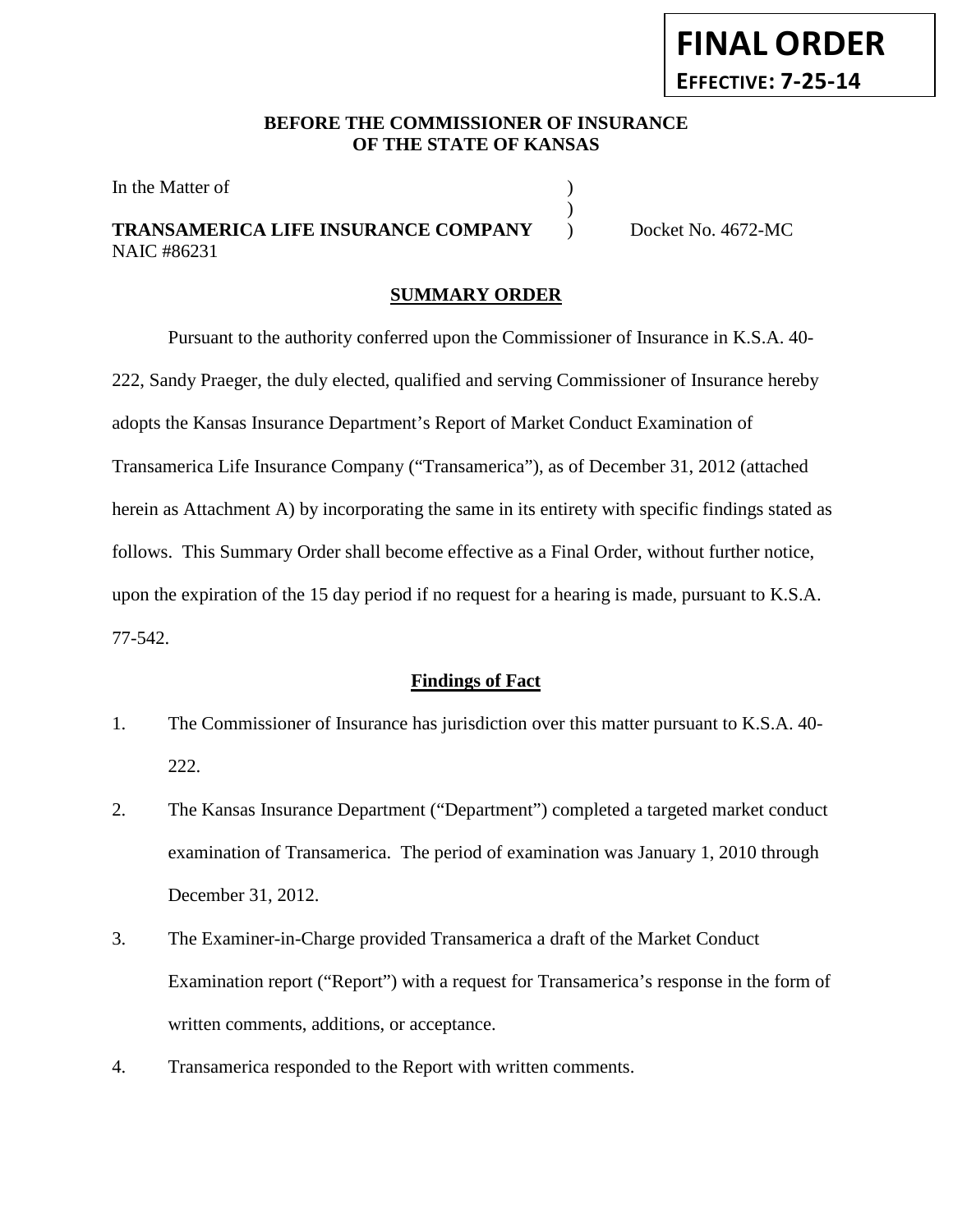- 5. The Department examined Transamerica's complaint handling with respect to (1) whether complaints are recorded in the required format on the Transamerica's complaint register; (2) whether Transamerica has adequate complaint handling procedures in place and communicates such procedures to policyholders; (3) whether Transamerica takes adequate steps to finalize and dispose of the complaint in accordance with applicable statutes, rules and regulations, and contract language; and (4) whether the time frame within which the Transamerica responds to complaints is in accordance with applicable statutes, rules and regulations.
- 6. Transamerica did not fail any standard which was examined.

### **Applicable Law**

K.S.A. 40-222 states, in pertinent part:

(a) Whenever the commissioner of insurance deems it necessary but at least once every five years, the commissioner may make, or direct to be made, a financial examination of any insurance company in the process of organization, or applying for admission or doing business in this state. In addition, at the commissioner's discretion the commissioner may make, or direct to be made, a market regulation examination of any insurance company doing business in this state.

#### K.S.A. 40-2404 states, in pertinent part:

The following are hereby defined as unfair methods of competition and unfair or deceptive acts or practices in the business of insurance:

\*\*\*

(10) Failure to maintain complaint handling procedures. Failure of any person, who is an insurer on an insurance policy, to maintain a complete record of all the complaints which it has received since the date of its last examination under K.S.A. 40-222, and amendments thereto; but no such records shall be required for complaints received prior to the effective date of this act. The record shall indicate the total number of complaints, their classification by line of insurance, the nature of each complaint, the disposition of the complaints, the date each complaint was originally received by the insurer and the date of final disposition of each complaint. For purposes of this subsection, "complaint" means any written communication primarily expressing a grievance related to the acts and practices set out in this section.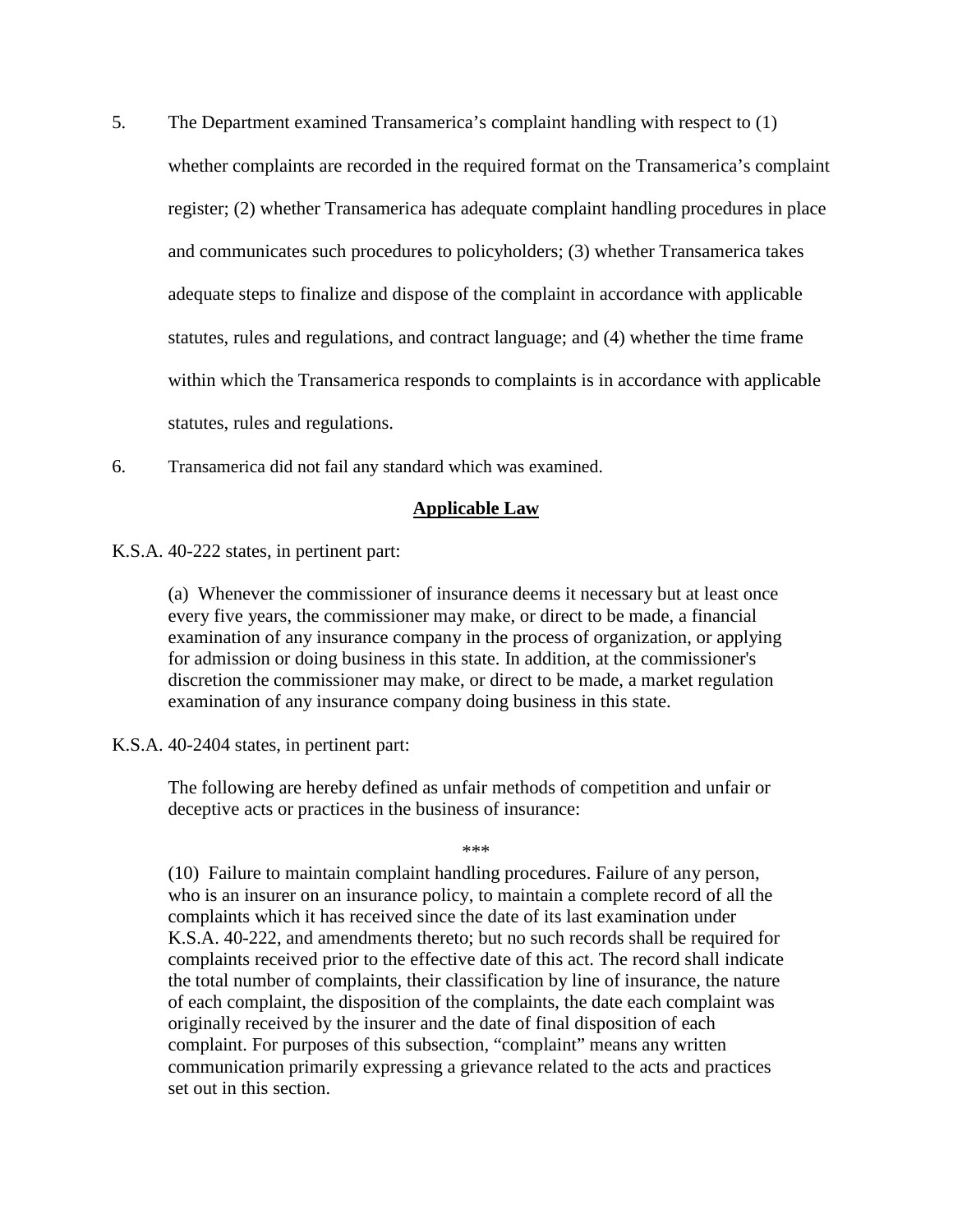# **Conclusions of Law**

Based upon the Findings of Fact enumerated in Paragraphs #1 through #4 and the

Applicable Law cited above, **IT IS, THEREFORE, ORDERED BY THE COMMISSIONER** 

# **OF INSURANCE:**

- 1. The Commissioner of Insurance has jurisdiction over this matter pursuant to K.S.A. 40- 222.
- 2. The Kansas Insurance Department's ("KID") Report of Market Conduct Examination of

Transamerica as of December 31, 2012 is herein adopted in its entirety.

# **IT IS SO ORDERED THIS \_\_7th\_\_ DAY OF JULY, 2014, IN THE CITY OF TOPEKA, COUNTY OF SHAWNEE, STATE OF KANSAS.**



 $\angle$ s/ Sandy Praeger $\angle$ Sandy Praeger Commissioner of Insurance

BY:

 $/s/$  John Wine John Wine General Counsel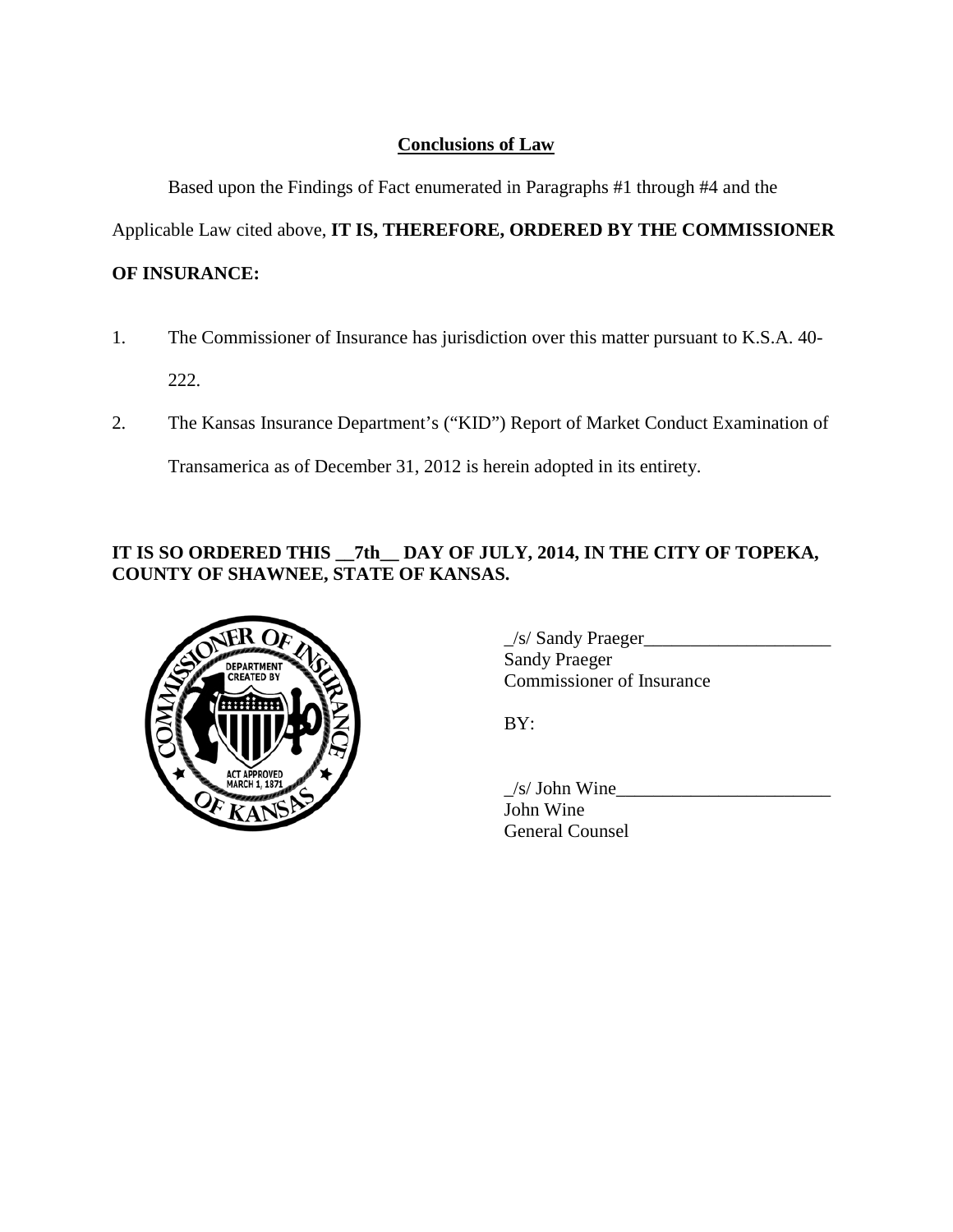#### **NOTICE OF RIGHTS**

Transamerica is entitled to a hearing pursuant to K.S.A. 77-537, the Kansas Administrative Procedure Act. If Transamerica desires a hearing, Transamerica must file a written request for a hearing with:

John Wine, General Counsel Kansas Insurance Department 420 S.W.  $9^{th}$  Street Topeka, Kansas 66612

This request must be filed within fifteen (15) days from the date of service of this Summary Order. If Transamerica requests a hearing, the Kansas Insurance Department will notify Transamerica of the time and place of the hearing and information on the procedures, right of representation, and other rights of parties relating to the conduct of the hearing before the commencement of the same.

If a hearing is not requested in the time and manner stated above, this Summary Order shall become effective as a Final Order upon the expiration of time for requesting a hearing, pursuant to K.S.A. 77-613. In the event that Transamerica files a petition for judicial review, pursuant to K.S.A. 77-613(e), the agency officer to be served on behalf of the Kansas Insurance Department is:

John Wine, General Counsel Kansas Insurance Department 420 S.W.  $9<sup>th</sup>$  Street Topeka, Kansas 66612